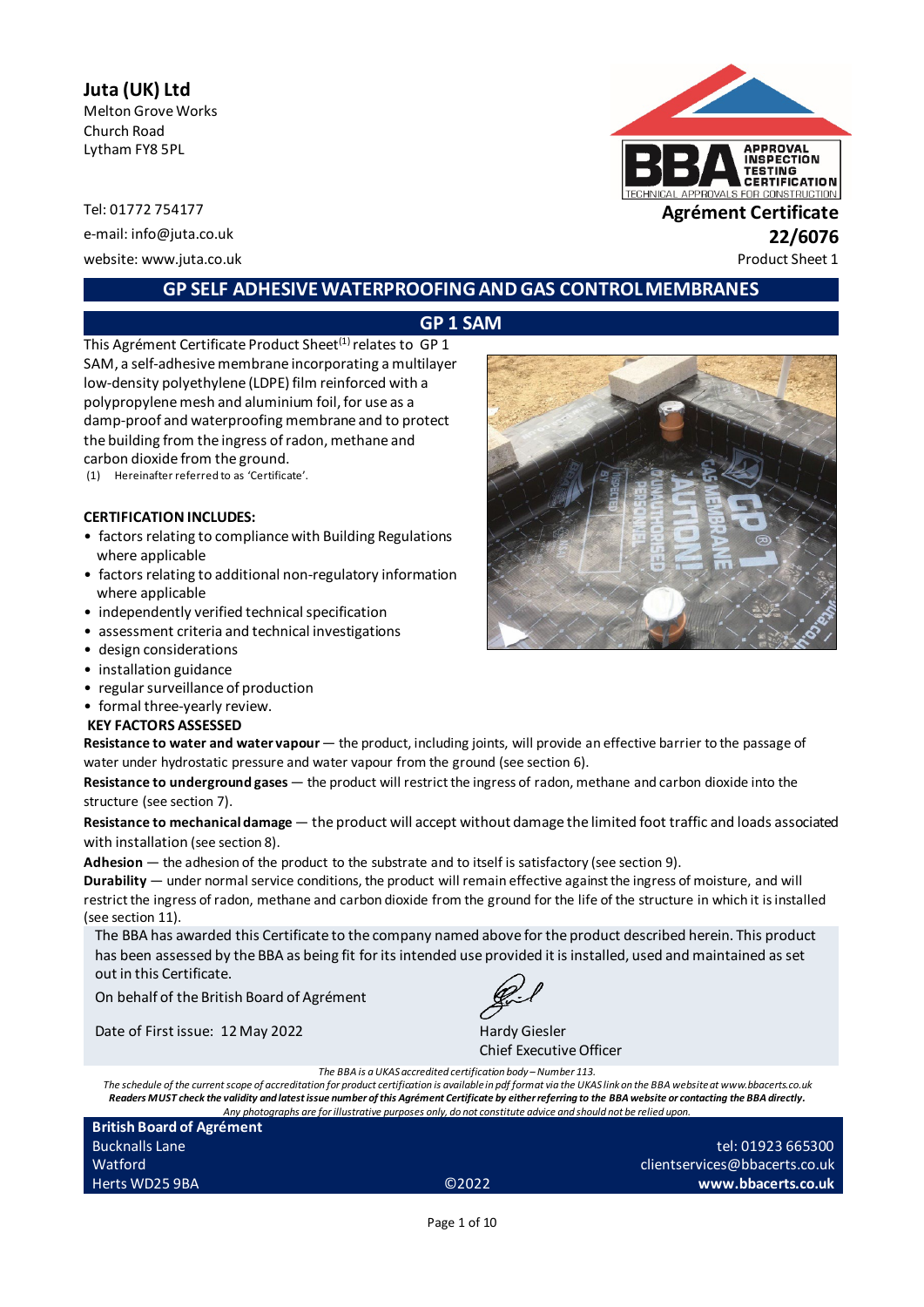# **Regulations**

In the opinion of the BBA, GP 1 SAM, if installed, used and maintained in accordance with this Certificate, can satisfy or contribute to satisfying the relevant requirements of the following Building Regulations (the presence of a UK map indicates that the subject is related to the Building Regulations in the region or regions of the UK depicted):

|                                                          |                 | The Building Regulations 2010 (England and Wales) (as amended)                                                                                                                                                                                                                                                                                                                                                                                                                                                                                                                    |
|----------------------------------------------------------|-----------------|-----------------------------------------------------------------------------------------------------------------------------------------------------------------------------------------------------------------------------------------------------------------------------------------------------------------------------------------------------------------------------------------------------------------------------------------------------------------------------------------------------------------------------------------------------------------------------------|
| <b>Requirement:</b><br>Comment:                          | C1(2)           | Site preparation and resistance to contaminants<br>The product will contribute to a construction satisfying this Requirement with<br>regard to radon, methane and carbon dioxide. See sections 7.1 and 7.2 of this<br>Certificate.                                                                                                                                                                                                                                                                                                                                                |
| <b>Requirement:</b><br>Comment:                          | C2(a)           | <b>Resistance to moisture</b><br>The product, including joints, will enable a structure to satisfy this Requirement.<br>See section 6 of this Certificate.                                                                                                                                                                                                                                                                                                                                                                                                                        |
| <b>Regulation:</b><br>Comment:                           | 7(1)            | <b>Materials and workmanship</b><br>The product is acceptable. See section 11.1 and the Installation part of this<br>Certificate.                                                                                                                                                                                                                                                                                                                                                                                                                                                 |
|                                                          |                 | The Building (Scotland) Regulations 2004 (as amended)                                                                                                                                                                                                                                                                                                                                                                                                                                                                                                                             |
| <b>Regulation:</b><br>Comment:                           | 8(1)            | Durability, workmanship and fitness of materials<br>The use of the product satisfies the requirements of this Regulation. See section<br>11.1 and the Installation part of this Certificate.                                                                                                                                                                                                                                                                                                                                                                                      |
| <b>Regulation:</b><br>Standard:<br>Standard:<br>Comment: | 9<br>3.1<br>3.2 | <b>Building standards applicable to construction</b><br>Site preparation - harmful and dangerous substances<br>Site preparation - protection from radon gas<br>When properly installed in a correctly designed structure, the product will form an<br>effective barrier to the movement of radon, methane and carbon dioxide from the<br>ground enabling compliance with these Standards, with reference to clauses<br>3.1.2 <sup>(1)(2)</sup> , 3.1.6 <sup>(1)(2)</sup> , 3.1.7 <sup>(1)(2)</sup> and 3.2.2 <sup>(1)(2)</sup> . See sections 7.1 and 7.2 of this<br>Certificate. |
| Standard:<br>Comment:                                    | 3.4             | Moisture from the ground<br>The product, including joints, will enable a structure to satisfy the requirements of<br>this Standard, with reference to clauses 3.4.2 <sup>(1)(2)</sup> , 3.4.4 <sup>(1)(2)</sup> 3.4.6 <sup>(1)(2)</sup> . See section 6<br>of this Certificate.                                                                                                                                                                                                                                                                                                   |
| Standard:<br>Comment:                                    | 7.1(a)          | Statement of sustainability<br>The product can contribute to meeting the relevant requirements of Regulation 9,<br>Standards 1 to 6 and therefore will contribute to a construction meeting a bronze<br>level of sustainability as defined in this Standard.                                                                                                                                                                                                                                                                                                                      |
| <b>Regulation:</b><br>Comment:                           | 12              | <b>Building standards applicable to conversions</b><br>Comments in relation to the product under Regulation 9, Standards 1 to 6 also<br>apply to this Regulation, with reference to clause 0.12.1 <sup>(1)(2)</sup> and Schedule 6 <sup>(1)(2)</sup> .<br>(1) Technical Handbook (Domestic).<br>(2) Technical Handbook (Non-Domestic).                                                                                                                                                                                                                                            |
| 27                                                       |                 |                                                                                                                                                                                                                                                                                                                                                                                                                                                                                                                                                                                   |



**The Building Regulations (Northern Ireland) 2012 (as amended)**

**Regulation: 23(a)(i) Fitness of materials and workmanship** Comment: **(iii)(b)(i)** The product is acceptable. See section 12.1 and the *Installation* part of this Certificate.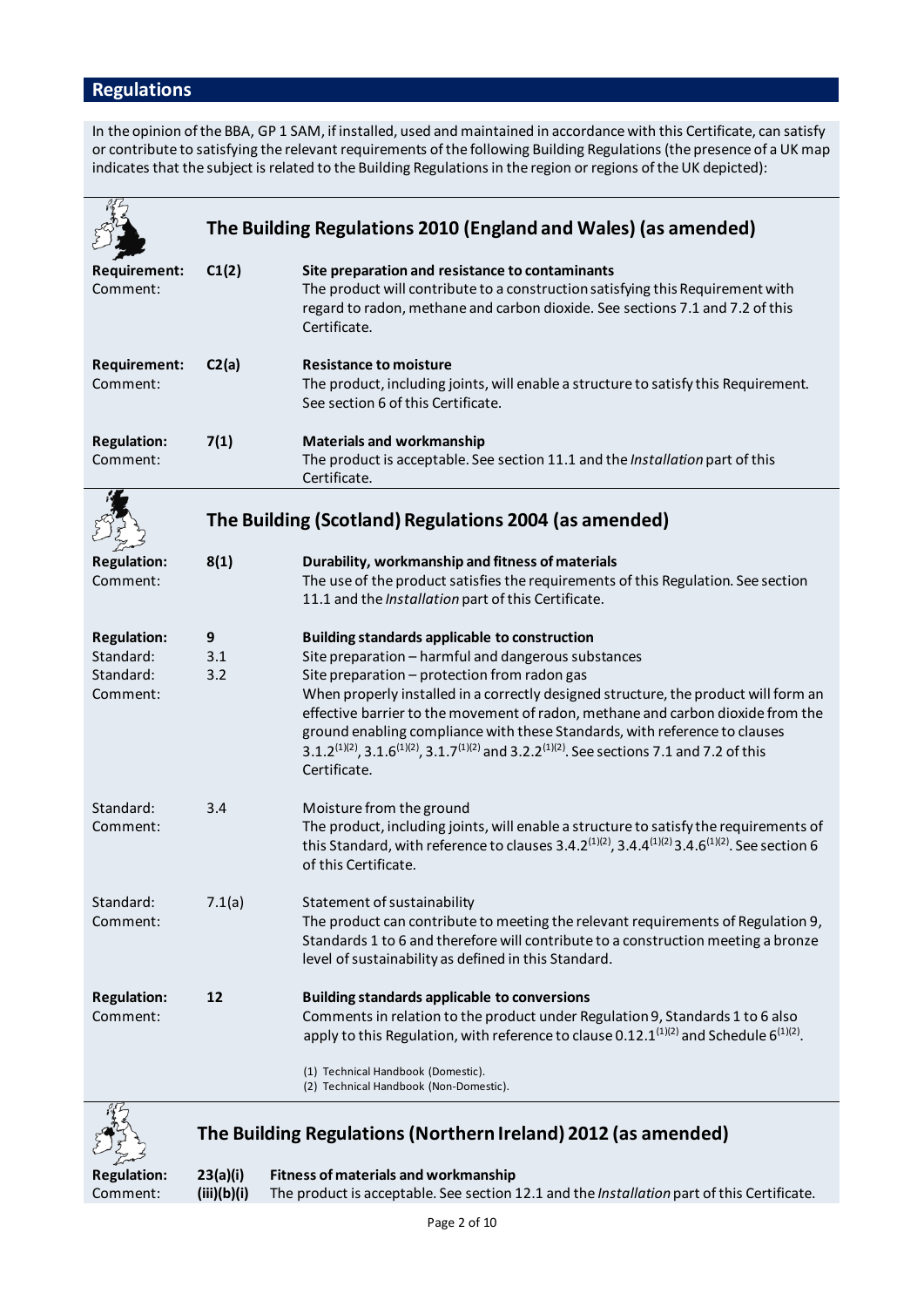| <b>Regulation:</b><br>Comment: | $26(1)(b)$ ,<br>26(2) | Site preparation and resistance to contaminants<br>The product will contribute to a construction satisfying the requirements of this<br>Regulation with regard to radon, methane and carbon dioxide. See sections 7.1, 7.2 of<br>this Certificate. |
|--------------------------------|-----------------------|----------------------------------------------------------------------------------------------------------------------------------------------------------------------------------------------------------------------------------------------------|
| <b>Regulation:</b><br>Comment: | 28(a)                 | Resistance to moisture and weather<br>The product, including joints, will enable a structure to satisfy this Regulation. See<br>section 6 of this Certificate.                                                                                     |

# **Construction (Design and Management) Regulations 2015 Construction (Design and Management) Regulations (Northern Ireland) 2016**

Information in this Certificate may assist the client, designer (including Principal Designer) and contractor(including Principal Contractor) to address their obligations under these Regulations.

See section: 3 *Delivery and site handling* (3.1, 3.4 and 3.5) of this Certificate.

# **Additional Information**

### **NHBC Standards 2022**

In the opinion of the BBA, GP 1 SAM, if installed, used and maintained in accordance with this Certificate, can satisfy or contribute to satisfying the relevant requirements in relation to *NHBC Standards*, Chapters 4.1 *Land quality managing ground conditions*, 5.1 *Substructure and ground bearing floors*, Clause 5.1.20 *Damp-proofing concrete floors* and 5.4 *Waterproofing of basements and other below ground structures*, for use externally as a post applied membrane.

Where Grade 2 or 3 protection is required and the below ground wall retains more than 600 mm measured from the top of the retained ground to the lowest finished floor level, the product must be used in combination with either Type B or C waterproofing protection, as defined in BS 8102 : 2022.

The Certificate holder should be consulted for approved Type B and C solutions.

## **CE marking**

The Certificate holder has taken the responsibility of CE marking the product, in accordance with harmonised European/Designated Standard EN 13967 : 2012.

### **Technical Specification**

### **1 Description**

1.1 GP 1 SAM is a nominal 1.2 mm thick membrane comprising a multilayer, LDPE membrane, reinforced with a polypropylene reinforcing grid with an integral aluminium foil and a self-adhesive polymer modified bitumen compound applied to one face. The self-adhesive layer is protected with a siliconized polypropylene release film. The product has the nominal characteristics given in Table 1.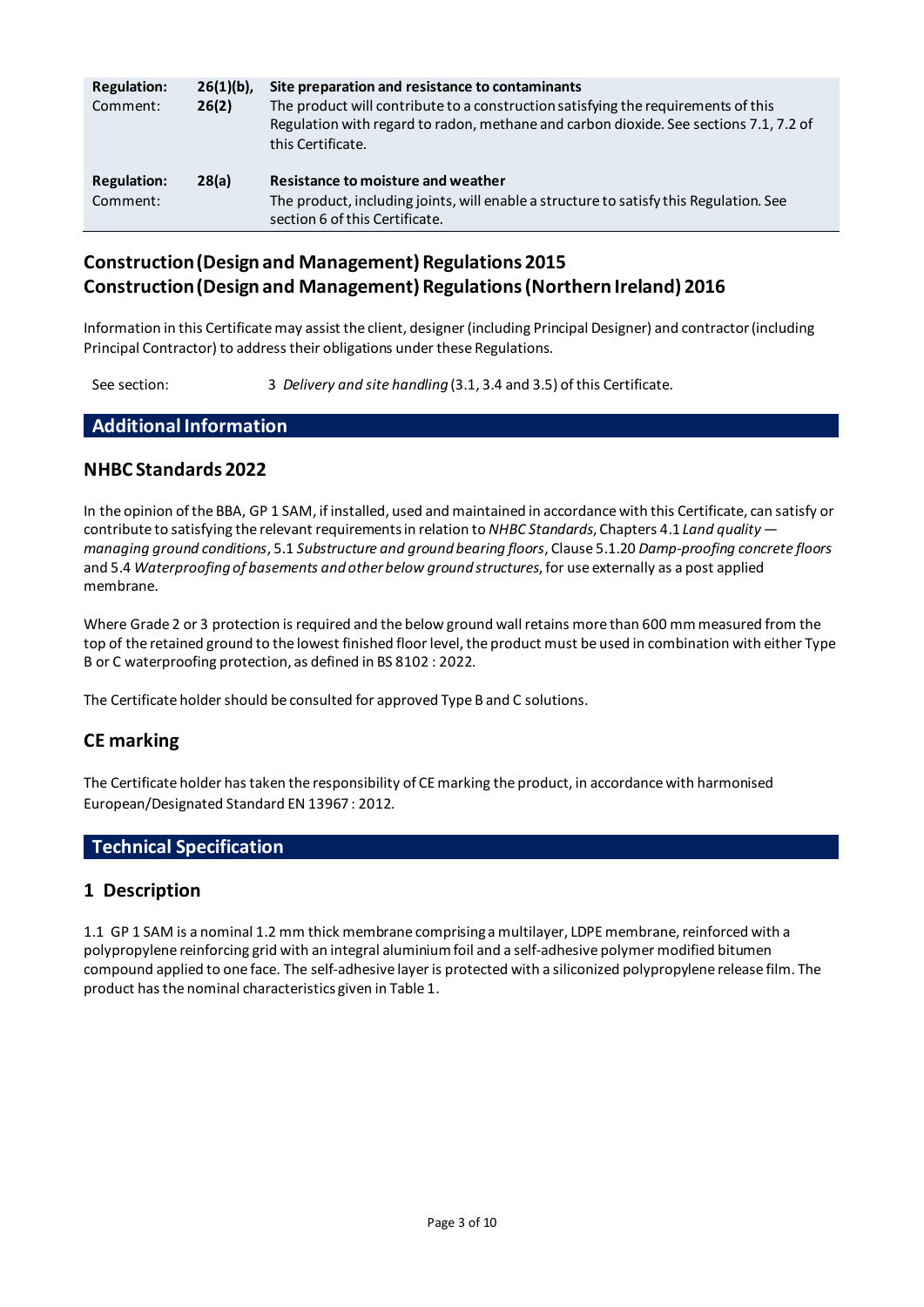| Table 1 Nominal characteristics                               |            |
|---------------------------------------------------------------|------------|
| Characteristic (unit)                                         | Value      |
| Thickness (mm)                                                | 1.2        |
| Effective thickness (mm)                                      | 0.9        |
| Roll length (m)                                               | 20         |
| Roll width (m)                                                | 0.3, 0.9   |
| Mass per unit area ( $kg·m-2$ )                               | 1.2        |
| Impact resistance (mm)                                        | $\geq$ 250 |
| Tensile strength (N per 50 mm)                                |            |
| MD.                                                           | $\geq$ 550 |
| CD.                                                           | $\geq 400$ |
| Elongation (%)                                                |            |
| MD/CD                                                         | $\geq 20$  |
| Water vapour transmission ( $g \cdot m^{-2} \cdot day^{-1}$ ) | 0.7        |
| Watertightness (60 kPa)                                       | Pass       |
| Nail tear (N)                                                 |            |
| MD/CD                                                         | $\geq 300$ |
| Resistance to static loading (kg)                             | $\geq 20$  |

1.2 Ancillary items for use with the product and included in this assessment are:

- GP PRIMER a bituminous solvent-based primer used to prime masonry substrates prior to the application of GP 1 SAM
- GP LAP TAPE a single-sided adhesive aluminiumfoil tape for sealing and protecting overlapped joints in GP 1 SAM.

1.3 Other ancillary items for use with the product, but outside the scope of this Certificate include:

- protection fleece and/or protection boards for use over the membrane to protect it from damage from UV and from trafficking and backfilling operations during the installation
- pre-fabricated corner units and top hats
- specialised sealants and liquid-applied membranes for sealing around penetrations and pile caps
- void-vent geocomposite membranes for use as part of a gas/VOC restrictive system
- angle fillets.

The Certificate holder should be consulted for suitable products.

## **2 Manufacture**

2.1 The product is manufactured by extrusion and laminating processes.

2.2 As part of the assessment and ongoing surveillance of product quality, the BBA has:

- agreed with the manufacturer the quality control procedures and product testing to be undertaken
- assessed and agreed the quality control operated over batches of incoming materials
- monitored the production process and verified that it is in accordance with the documented process
- evaluated the process for management of nonconformities
- checked that equipment has been properly tested and calibrated
- undertaken to carry out the above measures on a regular basis through a surveillance process, to verify that the specifications and quality control operated by the manufacturer are being maintained.

2.3 The management systems of the manufacturers have been assessed and registered as meeting the requirements of BS EN ISO 9001 : 2015 by Bureau Veritas (Certificate CZ006792-1) and BSI (Certificate Q09303).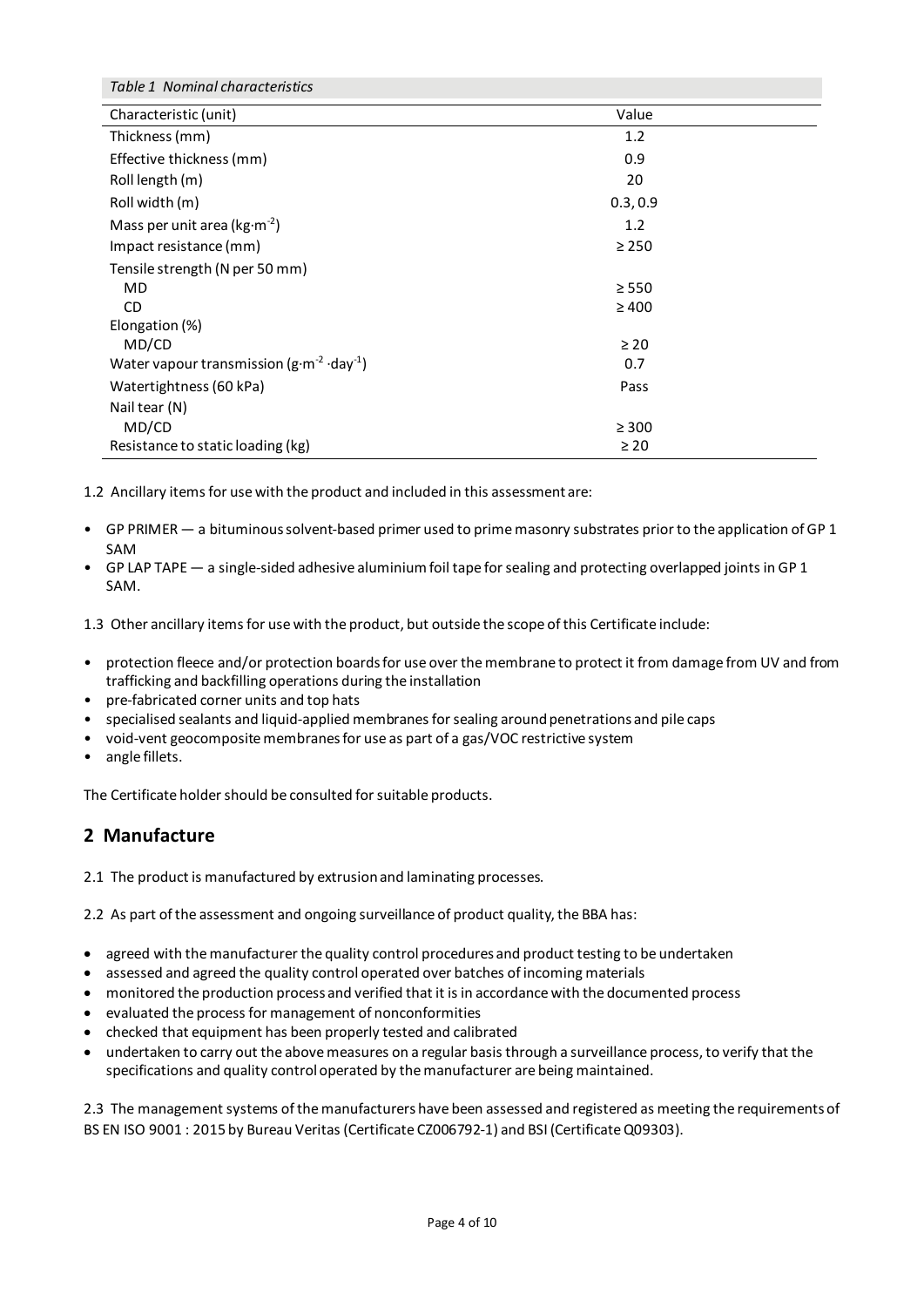## **3 Delivery and site handling**

3.1 The product is delivered to site in rolls of 0.3 x 20 m and 0.9 x 20 m weighing approximately 7 and 22 kg respectively.

3.2 Rolls must be stored horizontally under cover in cool dry conditions, protected from rain, direct sun light and extremes of temperature. Pallets must not be stacked on top of one another. The product should be protected against mechanical damage.

3.3 GP LAP TAPE is available in rolls with nominal dimensions of 50 m x 75 mm x 0.2 mm. The product is packed into cardboard boxes. Each box contains 16 rolls.

3.4 GP PRIMER is supplied in 5 and 25 litre tins.

3.5 The Certificate holder has taken the responsibility of classifying and labelling the product under the *CLP Regulation (EC) No 1272/2008 on the classification, labelling and packaging of substances and mixtures*. Users must refer to the relevant Safety Data Sheet(s).

### **Assessment and Technical Investigations**

The following is a summary of the assessment and technical investigations carried out on GP 1 SAM.

#### **Design Considerations**

#### **4 Use**

4.1 GP 1 SAM is satisfactory for use as a Type A waterproofing protection, as defined in BS 8102 : 2022 for the waterproofing on new-build underground structures, and as a damp-proofing membrane for solid floors in accordance with the relevant clauses of CP 102 : 1973 Section 3.

4.2 The product can be internally and externally applied to provide an effective barrier to the transmission of liquid water where Grades 1 to 3 waterproofing protection is required, as defined in BS 8102 : 2022, Table 2.

4.3 Where Grade 3 waterproofing protection is required, the environment must be controlled by use of ventilation, dehumidification and/or air conditioning, as appropriate, to ensure dampness does not occur. See also the Additional Information part of this Certificate relating to *NHBC Standards* 2022.

4.4 The product is compatible with concrete, smooth brick and blockwork or screeded substrates, and is resistant to those chemicals likely to be present in normal service conditions.

4.5 The product is also satisfactory for use as a gas-resistant membrane to restrict the ingress of methane, carbon dioxide and radon. Installations must be verified in accordance with BS 8485 : 2015.

4.6 The product should be fully protected immediately after it is installed, in accordance with the Certificate holder's instructions.

## **5 Practicability of installation**

The product is designed to be installed by a competent general builder, or a contractor, experienced with this type of product.

### **6 Resistance to water and water vapour**



The product, including joints, when completely sealed and consolidated, will resist the passage of water under hydrostatic pressure and moisture from the ground and so satisfy the relevant requirements of the national Building Regulations.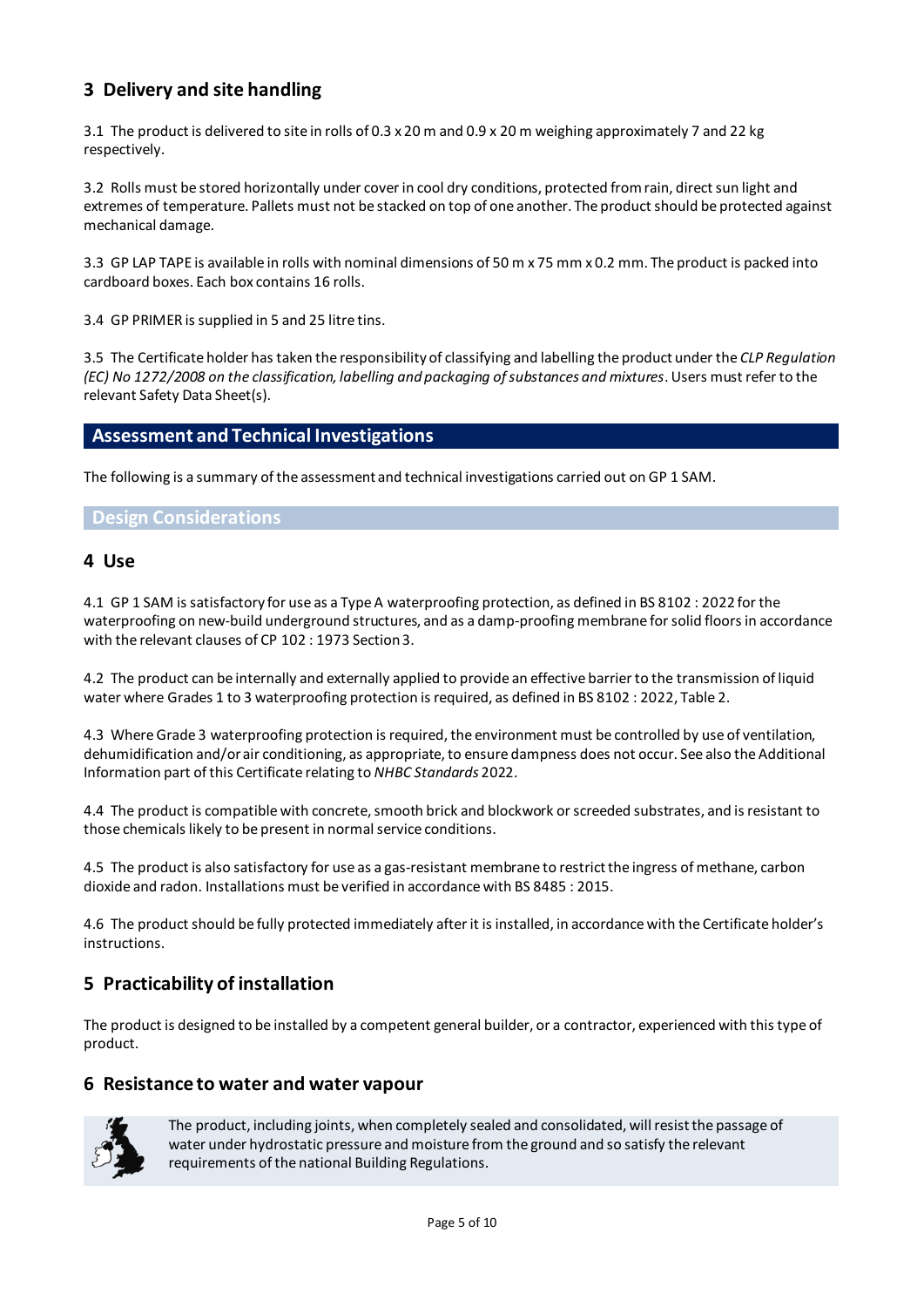## **7 Resistance to underground gases**



7.1 The membrane will restrict the ingress of radon, methane and carbon dioxide into buildings from landfill and naturally occurring sources and satisfy the performance criteria for a gas-resistant membrane as defined in BS 8485 : 2015.

7.2 Measured gas permeability/diffusion values on GP 1 SAM are given in Table 2.

| Table 2 Gas permeability of GP 1 SAM |                |                                                                            |
|--------------------------------------|----------------|----------------------------------------------------------------------------|
| Gas                                  | Method         | Result                                                                     |
| $Method(1)}$                         | BS ISO 15105-1 |                                                                            |
| - unjointed                          |                | 0.69 ml $\cdot$ m <sup>2</sup> day <sup>-1</sup> $\cdot$ atm <sup>-1</sup> |
| Carbon dioxide                       |                | 2.85 ml $\cdot$ m <sup>2</sup> day <sup>-1</sup> $\cdot$ atm <sup>-1</sup> |
|                                      | BS ISO 15105-1 |                                                                            |
| Radon (unjointed) $(2)$              | K124/02/95     | $8.0 \times 10^{-13}$ m <sup>2</sup> ·s <sup>-1</sup>                      |

(1) BS 8485 : 2015 requires that the methane transmission measured in accordance with BS ISO 15105-1 : 2007 for a gas-resistant membrane is  $<$ 40 ml·m<sup>-2</sup>·d<sup>-1</sup>·atm<sup>-1</sup>.

(2) Measured on the GP 1 component of the product without the self-adhesive bitumen coating.

7.3 In the opinion of the BBA, the membrane satisfies the criteria for a radon gas resistant membrane of BRE Report BR 211 : 2015.

### **8 Resistance to mechanical damage**

8.1 The product can accept the limited foot traffic and light loads associated with the installation without damage.

8.2 When installed, the membrane is capable of accommodating the minor movements likely to occur under normal service conditions.

8.3 The product can be damaged by sharp objects and care must be taken with exposed surfaces during construction and back filling operations. Where damage does occur, the product must be repaired (see section 15).

## **9 Adhesion**

The adhesion of the product to the substrate and to itself, with joints as described in this Certificate, is satisfactory.

### **10 Maintenance**

As the product is confined within the structure and has suitable durability (see section 11), maintenance is not required. However, any damage occurring before enclosure must be repaired (see section 15).

### **11 Durability**



11.1 The product, when fully protected in normal circumstances, will remain effective against the ingress of water and water vapour, and will restrict the ingress of radon, methane, carbon dioxide during the lifetime of the building.

11.2 Long periods of exposure to UV radiation will reduce the effectiveness of the membrane and it should be protected from UV as soon as practicable after it is installed.

### **12 Reuse and recyclability**

The product contains polyethylene, which can be recycled.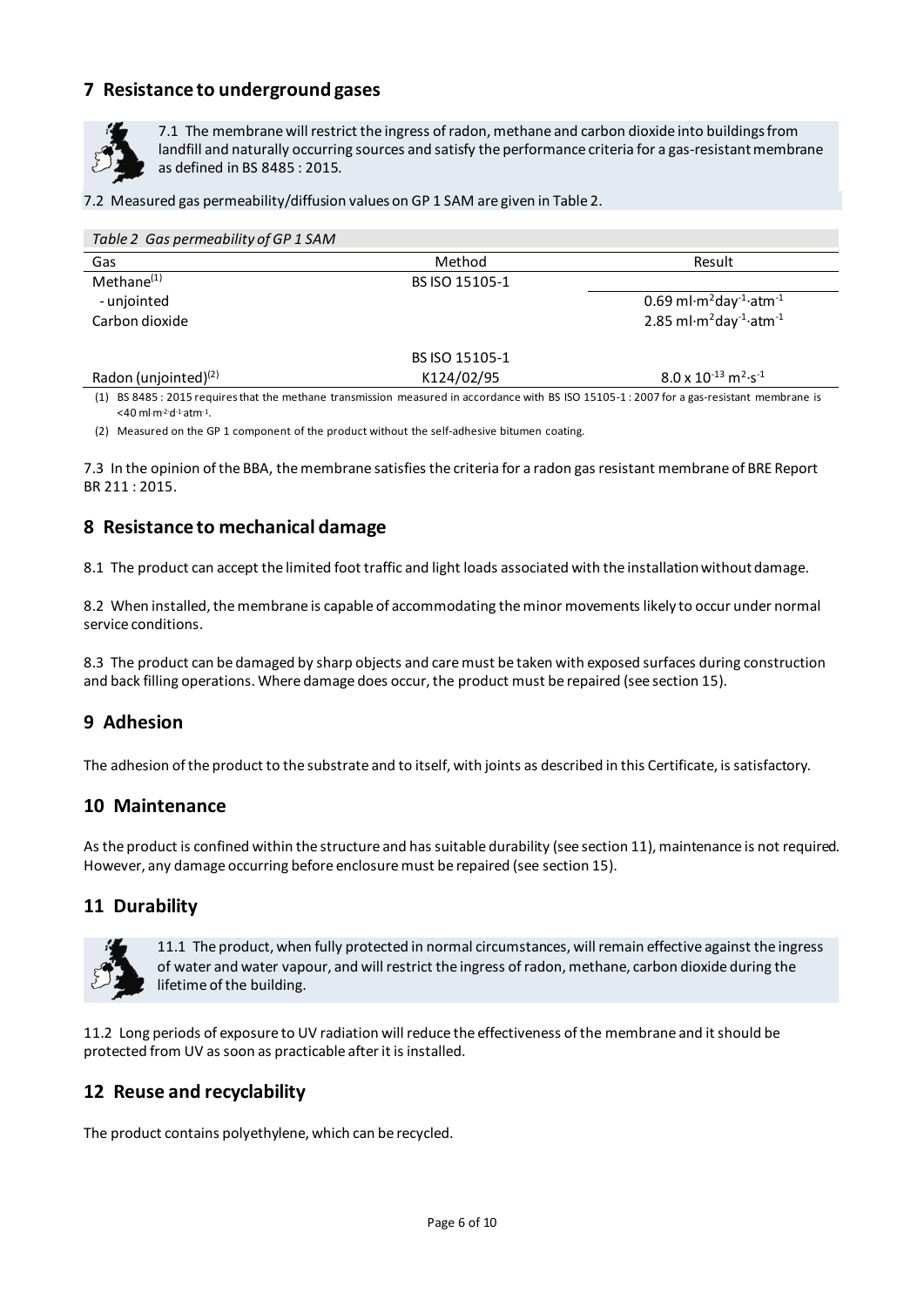### **13 General**

13.1 GP 1 SAM must be installed in accordance with the Certificate holder's instructions and this Certificate and follow the relevant guidance given in BS 8102 : 2022, BS 8485 : 2015, BRE Report BR 211 : 2015, BS 8000-0 : 2014 and BS 8000-4 : 1989.

13.2 The product must be installed in dry conditions at temperatures between 10 and 35°C. Care must be taken to ensure that there is no surface condensation when installing at low temperatures that could affect jointing.

13.3 The surface onto which the product is to be applied must be smooth, dry and free from sharp protrusions and debris that could damage the membrane. Brickwork or blockwork must be flush pointed or rendered to provide a smooth surface.

13.4 For internal tanking applications the membrane must be fully loaded.

13.5 The membrane must be protected as soon as possible after it is installed to minimise the risk of damage from direct foot trafficking and exposure to UV radiation. Direct trafficking by vehicles must be avoided.

#### **14 Procedure**

14.1 Prepared surfaces must be primed with GP PRIMER, typically at a coverage rate of between 6 and 10  $m^2$  per litre, and allowed to dry before application of the membrane. Only areas that can be covered with the membrane on the same day should be primed.

14.2 Sharp angles at changes of direction should be avoided by using suitable angle fillets. The Certificate holder should be consulted for suitable products.

14.3 The membrane is cut to length allowing 100 mm for end laps and positioned by progressively peeling back the release film and applying the self-adhesive face to the primed surface.

14.4 The membrane should be smoothed out to remove air pockets and then rolled using a hard silicone roller.

14.5 Remaining bubbles should be slit and the membrane adhered to the substrate. Slits and other damage should be covered using a patch of the membrane ensuring a minimum overlap on the damaged area of 100 mm.

14.6 Subsequent adjacent strips of the membrane are then lapped over the previously applied membrane ensuring a minimum side overlap of 50 mm and 100 mm for end laps. The laps must then be rolled with a hard silicone roller to ensure good adhesion.

14.7 GP LAP TAPE is then applied equally over the joint.

14.8 In vertical applications the top of the membrane must be immediately supported.

14.9 The Certificate holder must be consulted for the treatment of specific details.

14.10 For gas applications the membrane installation should be subject to third-party independent validation, in accordance with BS 8485 : 2015 as detailed in CIRIA C735 section 3.4. Particular attention should be paid to laps, edges and sealing of service entries and penetrations such as pipes and pile caps.

#### **15 Repair**

Any damage to the membrane must be repaired using a patch of the membrane. All patched areas must extend a minimum of 100 mm from the damaged area. If required, repair work should be confirmed by an independent validation report, as all gas membrane installations should be subject to third-party validation in accordance with BS 8485 : 2015 as detailed in CIRIA C735 section 3.4.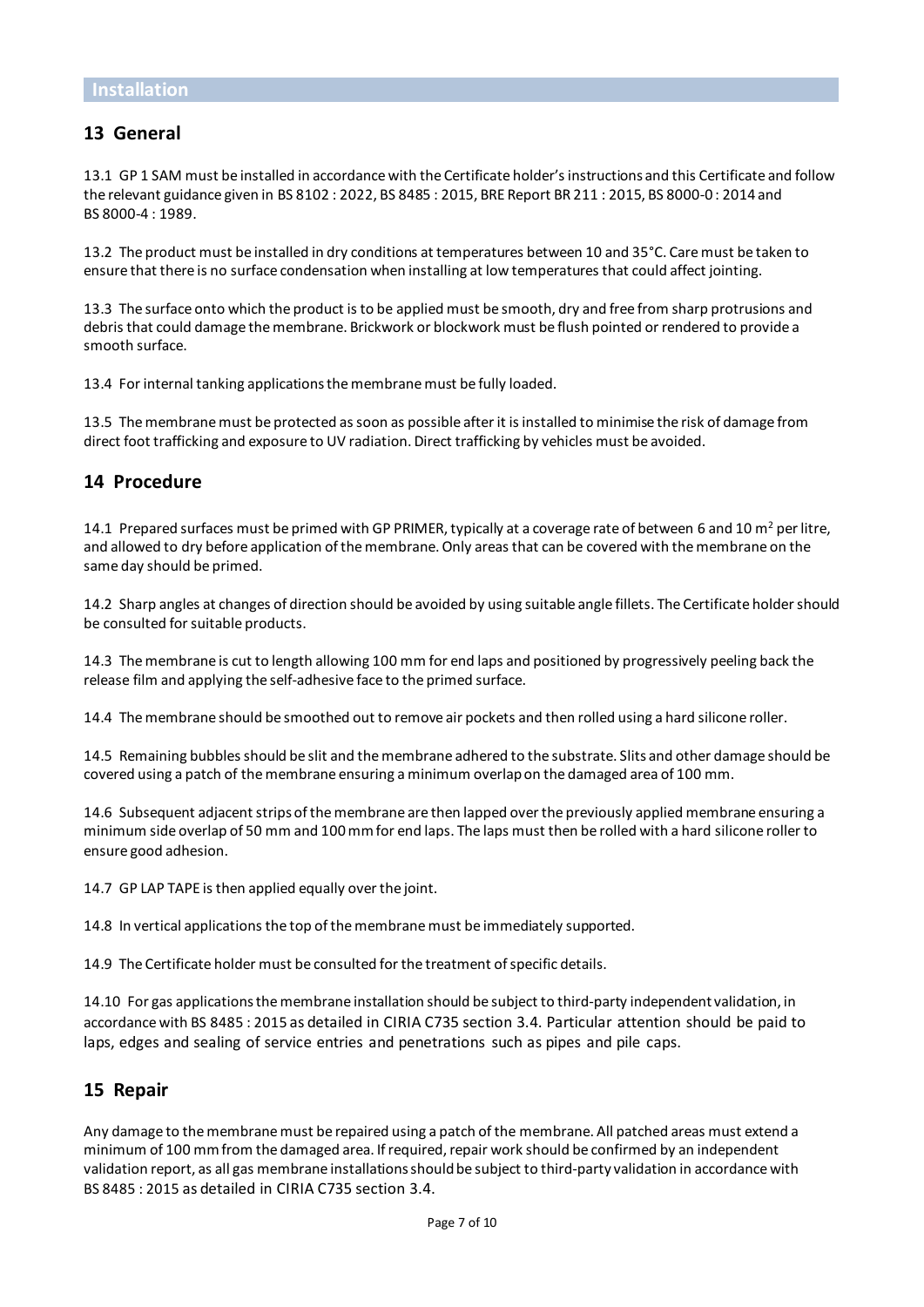### **16 Tests**

Tests were carried out and the results assessed to determine:

- visible defects
- width and straightness
- thickness
- mass per unit area
- resistance to static loading
- resistance to impact
- watertightness of joints (60 kPa)
- shear strength of joints
- water vapour transmission.

## **17 Investigations**

17.1 An assessment was made of independent test reports to establish:

- radon diffusion coefficient
- resistance to transmission of methane and carbon dioxide gas
- watertightness after exposure to liquid chemicals (60 kPa)
- watertightness after heat ageing (60 kPa).

17.2 An assessment of existing test data held by the BBA to establish:

- flexibility at low temperature
- peel adhesion
- resistance to fatigue
- foldability at low temperature
- tensile strength and elongation.

17.3 The manufacturing process was evaluated, including the methods adopted for quality control, and details were obtained of the quality and composition of the materials used.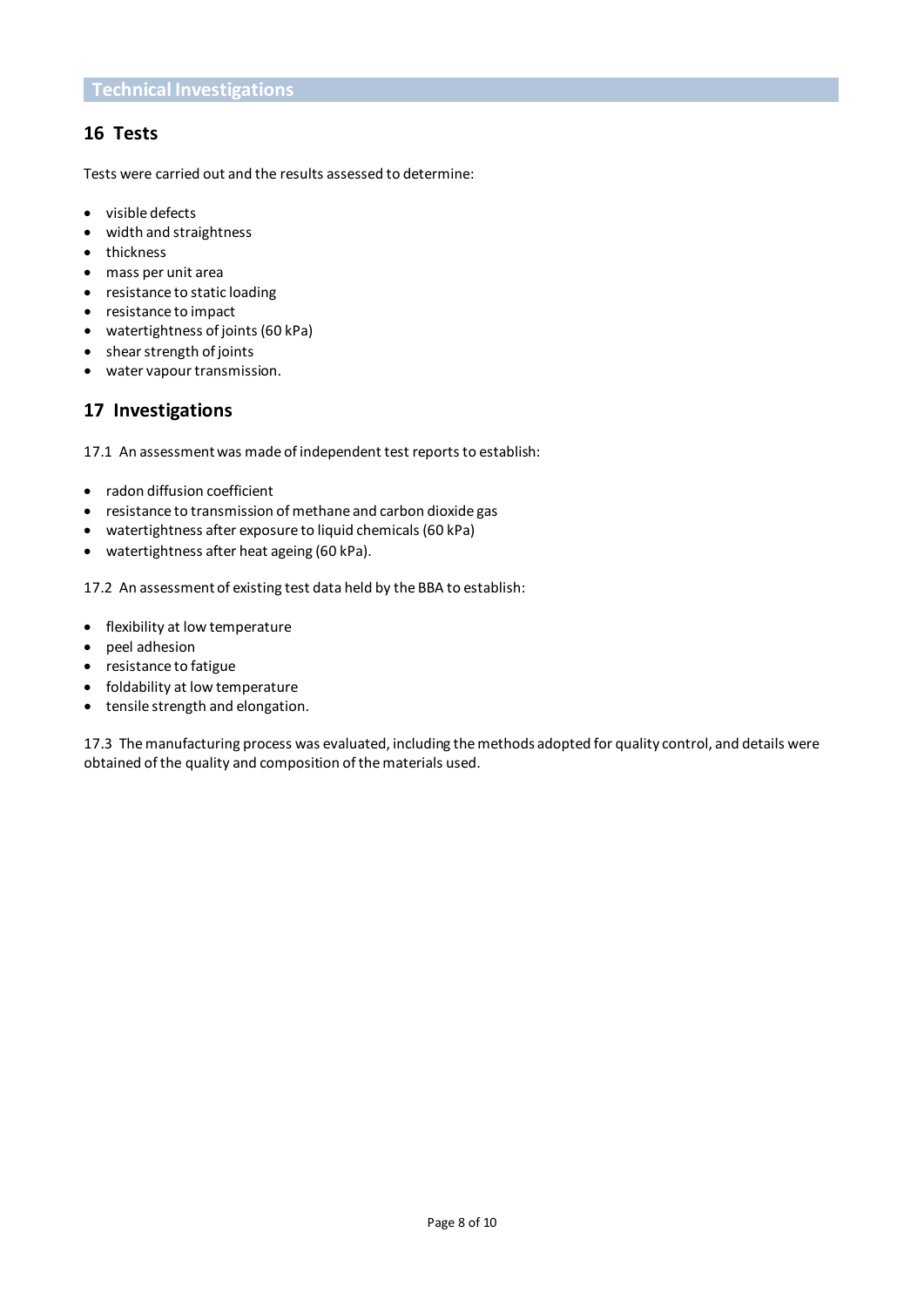## **Bibliography**

BRE Report BR 211 : 2015 *Radon : Protective measures for new buildings*

BS 8000-0 : 2014 *Workmanship on construction sites — Introduction and general principles* BS 8000-4 : 1989 *Workmanship on construction sites — Code of practice for waterproofing*

BS 8102 : 2022 *Protection of below ground structures against water ingress – Code of practice*

BS 8485 : 2015 *Code of practice for the design of protective measures for methane and carbon dioxide ground gases for new buildings*

BS ISO 15105-1 : 2007 *Plastics — Film and sheeting — Determination of gas-transmission rate — Differential-pressure methods*

BS EN ISO 9001 : 2015*Quality management systems — Requirements*